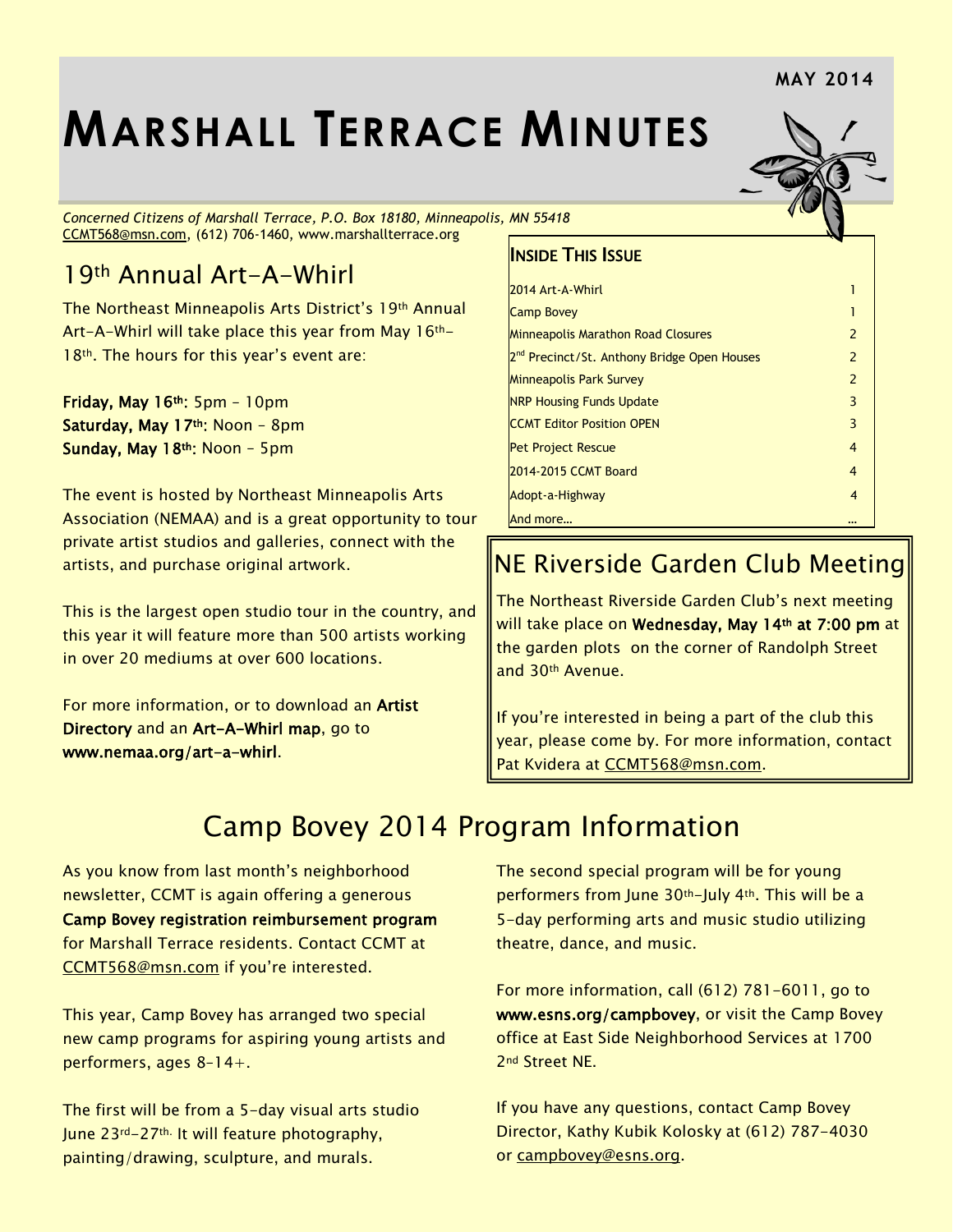#### Page 2 MAY 2014

### Minneapolis Marathon Road Closures

The Minneapolis Marathon/Half Marathon/Relay will take place on Sunday, June 1<sup>st</sup> this year. Start time is 6:30 am, and most runners will pass through Marshall Terrace between 7:30 am and 9:30 am.

The race begins at Theodore Wirth Park and will enter the Marshall Terrace neighborhood when runners head east on the Camden Bridge and make their way to the southbound lane of Marshall Street. Road closure times are:

- Southbound lane of East River Rd. and Marshall St. from 37th Ave. NE to 13th Avenue NE will be closed 6:30 am–10:00 am
- Northbound traffic on Marshall St. and East River Rd. will be allowed during the race.

#### Minneapolis Parks Survey

Trails? Edible gardens? More trees? Picnic tables? Concrete ping-pong tables? What do YOU want to see in our parks?

Take the People for Parks survey at [www.surveymonkey.com/s/parks2014.](http://www.surveymonkey.com/s/parks2014)

People for Parks is a grassroots nonprofit supported by donors and dedicated to enhancing Minneapolis parks. After taking this short survey, please share the link via Facebook and Twitter.

For more information about People for Parks, visit their website at [www.peopleforparks.net.](http://www.peopleforparks.net/)

#### Gardening Season Approaches

"Spring is the time of plans and projects."

 – Leo Tolstoy Anna Karenina



2012 Minneapolis Marathon starting line

Police will open roads after the last runner has gone past. More information is available at www.minneapolismarathon.com.

If you need assistance leaving your home during the event, please call Race Director Kean Corkery at 612-741-3023.

### St. Anthony Bridge Open House

This will be the final Public Open House prior to the start of construction on the St. Anthony Parkway Bridge project.

This event is open to the public, accessible, and everyone is encouraged to attend.

WHERE: Community Room at RiverVillage East, 2919 Randolph St. NE

WHEN: Thursday, May 22<sup>nd</sup>, 6:00 pm-8:00 pm

For more information on the project, visit [www.stapbridge.com.](http://www.stapbridge.com/)

### 2<sup>nd</sup> Precinct Open House

Enjoy food, beverages, and meet members of the K9 Unit, Mounted Patrol, Bomb Squad robots, and more. Families are welcome!

WHERE: 2<sup>nd</sup> Precinct, 1911 Central Ave. NE WHEN: Monday, May 12th, 4:00 pm-7:00 pm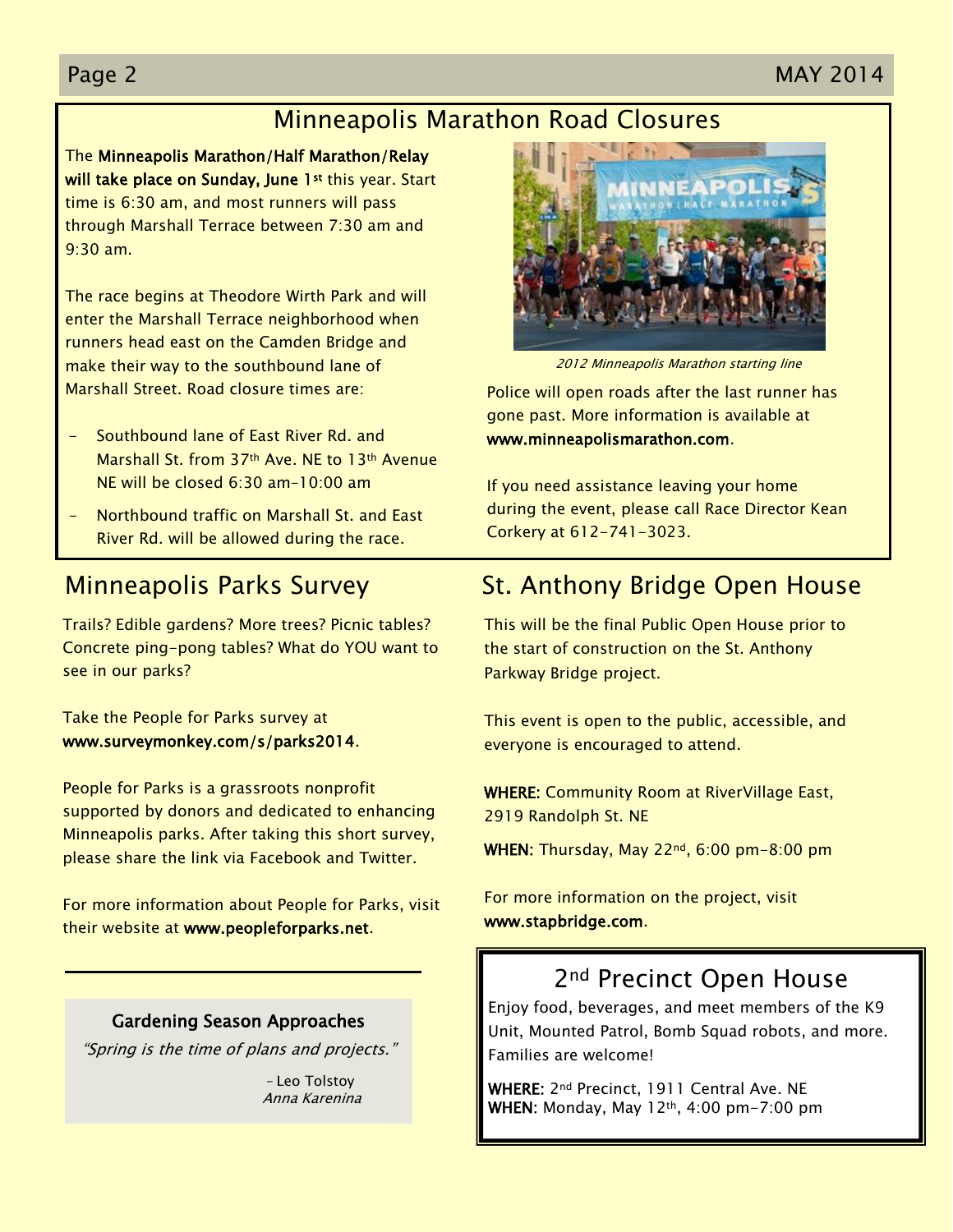### CCMT Editor Position OPEN

The Concerned Citizens of Marshall Terrace (CCMT) currently has a job opening for Editor of the **Marshall Terrace Minutes.** This is a paid position, salary commensurate with experience.

#### Job Duties include:

- Research stories, write articles, monthly newsletter layout
- Attend monthly meeting of CCMT Board or public meeting (1st or 3rd Thursdays for approximately 2 hours).

#### Qualifications:

- Excellent writing/proofreading skills
- 1+ years of Communications/writing/editing experience
- Marshall Terrace residents preferred

If you're interested in this position, please send your resume, salary requirements, and a short introduction to [CCMT568@msn.com](mailto:CCMT568@msn.com) by 5:00 pm, May 30, 2014.

Questions about the position can also be directed to the email address above.

### Stanley's Updates

#### Parking Lot Expansion

Stanley's will begin construction of their parking lot expansion this month. Construction of the lot on the Southeast corner of Lowry Ave. and 3rd St. will begin at the end of May, and landscaping and fencing will be complete by mid-June.

#### Street Closure

Stanley's is hosting a block party on Saturday, May 17<sup>th</sup> for Art-a-Whirl. Lowry Ave. will be closed from University to 2nd St. from 10:30 am-10:00 pm.

#### Neighborhood Discount on Thursdays

Stanley's offers discounts on Thursdays to residents living in the 55413, 55414, 55418 and 55421 ZIP codes. Present your ID showing you reside in one of those ZIP codes, and get 20% off food on Thursdays.

### NRP Housing Funds Update

CCMT has finished allocating NRP Phase II funds for the Marshall Terrace NRPG neighborhood.

Funds have been divided into 3 types of loans to assist Marshall Terrace residents in funding their home improvement projects:

- 1) Revolving Loan Program: Loans will be available in amounts between \$1,000 and \$10,000 at an interest rate of 2%.
- 2) Emergency Deferred Loan Program: Loans will be available in amounts between \$500 and \$5,000 for emergency home repairs only.
- 3) Matching Deferred Loan Program: Loans will be available in amounts between \$500 and \$5,000. Borrowers must provide matching funds equal to 10% of the project cost.

Loans will become available in July. Watch for more details on loans and application information in the June 2014 edition of the *Marshall Terrace Minutes*.

### Herons Return!



After the 2011 Minneapolis tornadoes, herons that once nested at North Mississippi Regional Park made their rookery on an island downstream in the Mississippi. This is the view from Marshall Terrace Park. Check it out!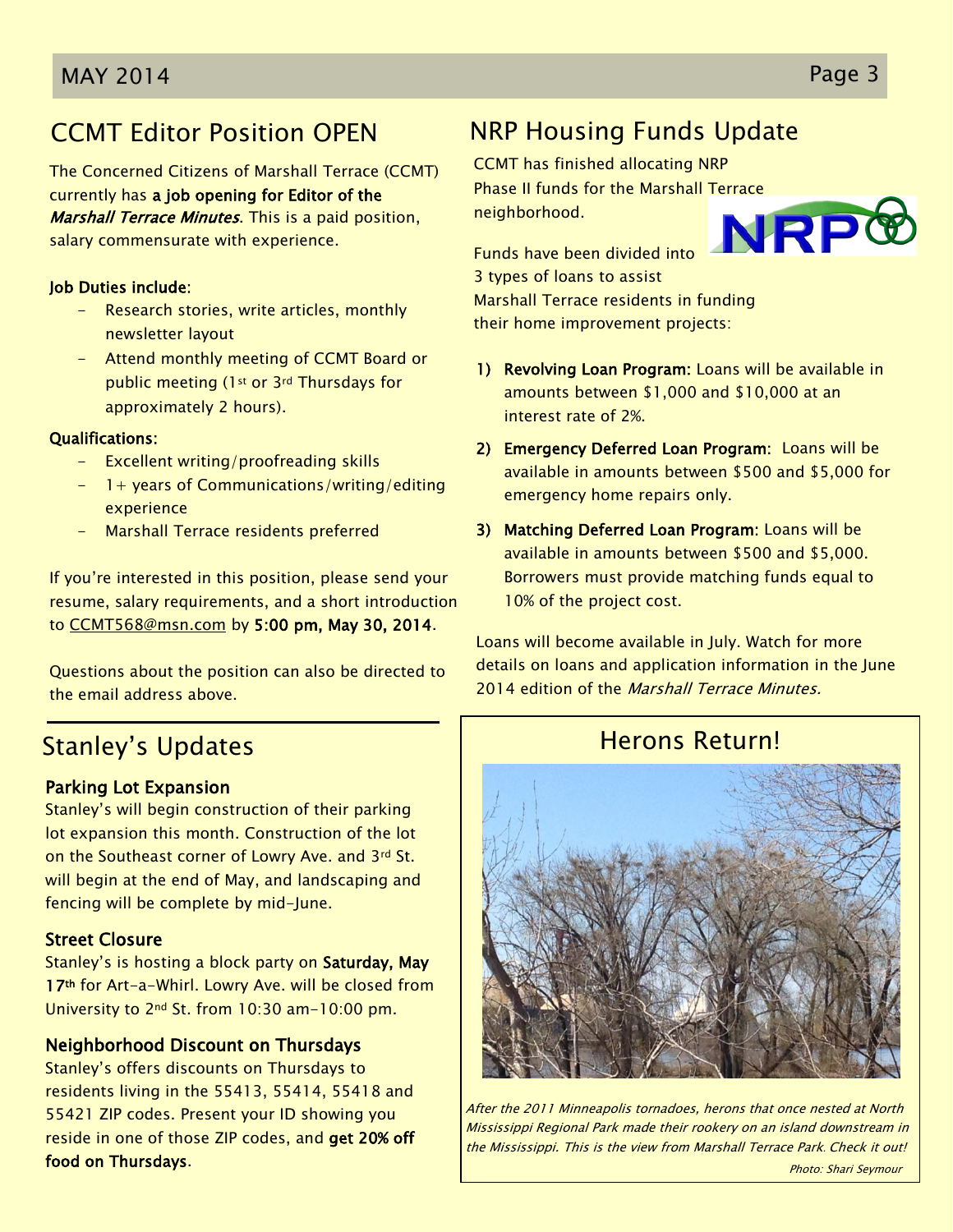### Xcel Ballpark Construction Begins



Construction begins on the new ballpark at the Xcel Energy property at 2900 Marshall St. NE. The field is expected to be completed by July. Photo: Shari Seymour

### Pet Project Rescue

Pet Project Rescue, a Minneapolis nonprofit, is working with Marshall Terrace residents to spay/neuter feral cats. Through their Trap-Neuter-Return (TNR) program, they aim to reduce the population of homeless cats in the neighborhood in a safe and humane way. They also have animals available for adoption.

You can read more about their programs, how to utilize their services, and how you can help on their website at [www.petprojectrescue.com.](http://www.petprojectrescue.com/)

#### **Concerned Citizens of Marshall Terrace** (CCMT)

P.O. Box 18180 Minneapolis, MN 55418 [CCMT568@msn.com,](mailto:CCMT568@msn.com) (612) 706-1460, **www.marshallterrace.org**

**CCMT Public Meetings:** Held monthly on the  $3^{rd}$  Thursday at 7:00 pm at: RiverVillage Community Room 2919 Randolph St. NE

**Marshall Terrace Minutes Editor** (*interim***):** David DeGennaro

### Adopt-a-Highway Cleanup Day

Every year, the Marshall Terrace neighborhood partners with the Minnesota Department of Transportation (MnDOT) to clean University Avenue from 27th Avenue to 37th Avenue.

This year's event will take place on Saturday, May 17th at 9:00 am. We will meet at the northwest corner of 27th Avenue and University.

Refreshments, garbage bags, and safety vests will be provided. Please bring your own gloves and sun protection.

It's a great way to meet your neighbors, enjoy the outdoors, and keep Marshall Terrace beautiful. If you have any questions, please email us at [CCMT568@msn.com.](mailto:CCMT568@msn.com) We hope to see you there!

### CCMT Welcomes 2014-2015 Board

The Concerned Citizens of Marshall Terrace (CCMT) held annual elections at the CCMT Annual Meeting on April 17<sup>th</sup>. Many incumbents were re-elected and a few new members also joined the board:

#### CCMT Board Members for 2014-2015

- David DeGennaro
- Rachel Ford
- Bill Herzog
- Diane Herzog
- Pat Kvidera
- Greg Langason (Treasurer)
- Jim LePlavy
- Sascha Plouffe
- Melanie VanderZiel
- Don Waalen-Radzevicius (Chair)

#### Community Coordinator: Shari Seymour

CCMT public meetings are held on the 3rd Thursday of the month at 7:00 pm at RiverVillage Community Room, 2919 Randolph St. NE. All are welcome.